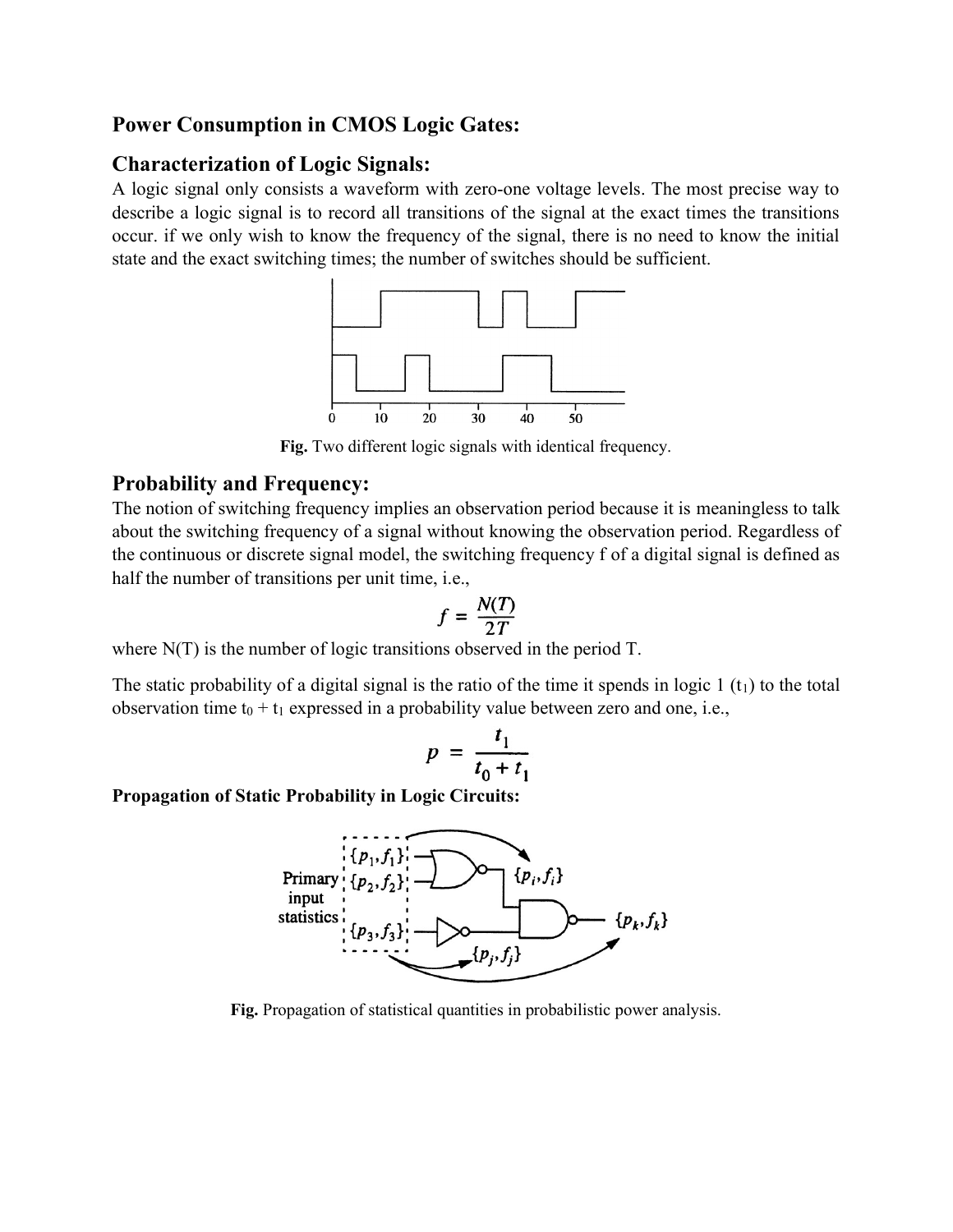We now derive the general formula for the propagation of static probability through an arbitrary Boolean function. Let  $y = f(x_1, ..., x_n)$  be an n-input Boolean function. Applying Shannon's decomposition with respect to  $x_i$  we have.

$$
y = x_i f_{x_i} + \overline{x_i} f_{\overline{x_i}}
$$

in which fx,  $(f\bar{x})$  is the new Boolean function obtained by setting  $x_i = 1$  ( $x_i = 0$ ) in  $F(x_1, ..., x_n)$ . Let the static probabilities of the input variables be  $P(x_1)$ , ...,  $P(x_n)$ . Since the two sum terms in the decomposition cannot be at logic 1 simultaneously, they are mutually exclusive. We can simply add their probabilities

$$
P(y) = P(x_i f_{x_i}) + P(\overline{x_i} f_{\overline{x_i}}) = P(x_i)P(f_{x_i}) + P(\overline{x_i})P(f_{\overline{x_i}})
$$

## Example:

Let P(a), P(b) and P(c) be the input static probabilities. Find the output static probability of  $y = ab + c$  by using the Shannon's decomposition method.

$$
P(y) = P(a)P(b + c) + P(a)P(c)
$$
  
=  $P(a) [P(b) + P(\overline{b})P(c)] + P(\overline{a})P(c)$   
=  $P(a)P(b) + P(a)P(c) - P(a)P(b)P(c) + P(c) - P(a)P(c)$   
=  $P(a)P(b) + P(c) - P(a)P(b)P(c)$ 

Logic Function: The transition activity is a strong function of the logic function being implemented. For static CMOS gates with statistically independent inputs, the static transition probability is the probability  $p_0$  that the output will be in the zero state in one cycle, multiplied by the probability  $p_1$  that the output will be in the one state in the next cycle:

$$
\alpha_{0 \to 1} = p_0 \bullet p_1 = p_0 \bullet (1 - p_0)
$$

Signal Statistics: The switching activity of a logic gate is a strong function of the input signal statistics. Using a uniform input distribution to compute activity is not a good one since the propagation through logic gates can significantly modify the signal statistics. For example, consider once again a 2-input static NOR gate, and let pa and  $p<sub>b</sub>$  be the probabilities that the inputs A and B are one. Assume further that the inputs are not correlated. The probability that the output node equals one is given by

$$
P_1 = (1-P_a) (1-P_b)
$$

Therefore, the probability of a transition from 0 to 1 is:

|     | $\alpha_{0\rightarrow1}$                 |
|-----|------------------------------------------|
| AND | $(1-p_A p_B) p_A p_B$                    |
| OR  | $(1-p_A)(1-p_B)[1-(1-p_A)(1-p_B)]$       |
| XOR | $[1-(p_A+p_B-2p_Ap_B)](p_A+p_B-2p_Ap_B)$ |

 $\alpha_{0 \rightarrow 1} = p_0 p_1 = (1-(1-p_a) (1-p_b)) (1-p_a) (1-p_b)$ 

Output transition probabilities for static logic gates